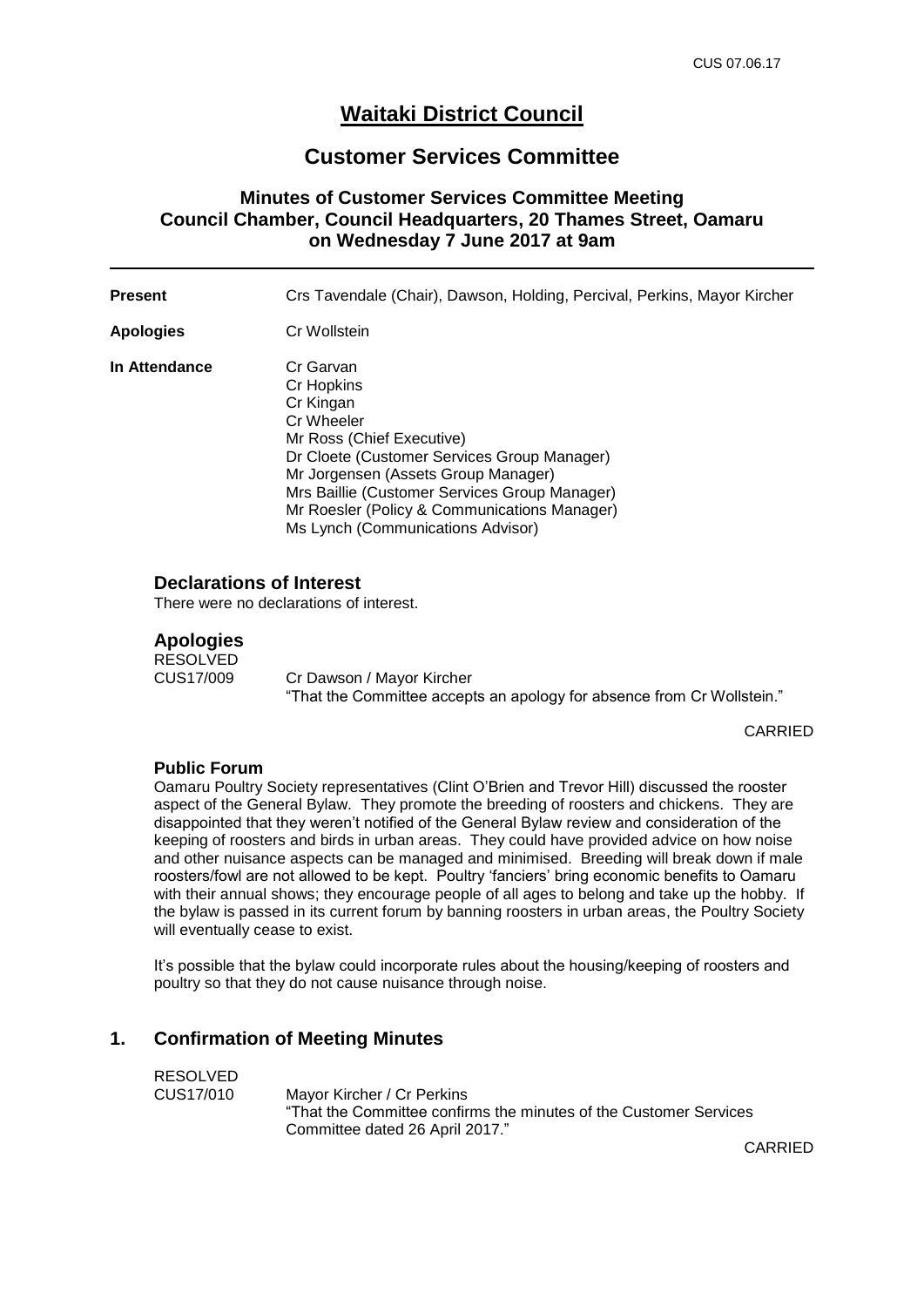# **2. Annual Plan Performance Measures Adjustments**

To make improvements to the 2015-25 Long Term Plan year 3 (2017/18) performance measures as part of the 2017/18 Annual Plan.

RESOLVED<br>CUS17/011

Cr Dawson / Cr Holding

"That the Customer Services Committee recommends that Council:

- 1. Agrees suggested improvements to the performance measures in
	- Attachment 1 for inclusion in the 2017/18 Annual Plan."

CARRIED

### **Approval of Draft Waitaki District General Bylaw 2017 (June 2017) for public consultation**

Waitaki District Council General Bylaw 2006 was due for its 10 yearly review in 2016. Council formally commenced a review of the currently bylaw in July 2016 under section 159 of the Local Government Act 2002. The bylaw review must be completed by August 2018, otherwise the existing bylaw will be revoked.

RESOLVED

CUS17/012 Mayor Kircher / Cr Dawson

"That the Customer Services Committee recommends to Council:

- 1. That, having regard to sections 155, 159 and 160 of the Local Government Act 2002 (the Act):
	- a. A bylaw is the most appropriate way to address the perceived problems to protect persons using and trading in reserves and public places, and minimise nuisance and maintain public health and safety associated with the keeping of animals, birds and bees; and
	- b. The Waitaki District Council General Bylaw 2006 should be revoked and replaced with a new Bylaw; and
	- c. The proposed Bylaw attached as Appendix 3 is the most appropriate form of bylaw; and
	- d. The proposed Bylaw is consistent with the New Zealand Bill of Rights Act 1990 as the controls are reasonable and justifiable in the circumstances.
- 2. That it approves the Statement of Proposal (with amendments) for public viewing attached as Appendix 2 as required under the special consultative procedure (section 83 of the Act).
- 3. That it approves the Draft Waitaki District General Bylaw 2017 (with amendments) for public viewing attached as Appendix 3 as required under the special consultative procedure.
- 4. That it approves the Communication Plan (with amendments) attached as Appendix 4, to specify Council's expectations for public consultation under the special consultative procedure.
- 5. That it approves the Consultation Document (with amendments) attached as Appendix 5, summarising the key messages of the Draft Bylaw and providing the opportunity for public feedback under the special consultative procedure.
- 6. That Council engages directly with the Oamaru Poultry Society."

CARRIED

Cr Percival left the meeting at 9.48am Cr Percival returned to the meeting at 10.01am

#### **3. Residents Opinion Survey - third quarter results**

The purpose of this memorandum if to provide Council with an early indication of how the Residents Opinion Survey results are tracking prior to presenting the draft 2016/17 Annual Report later this year.